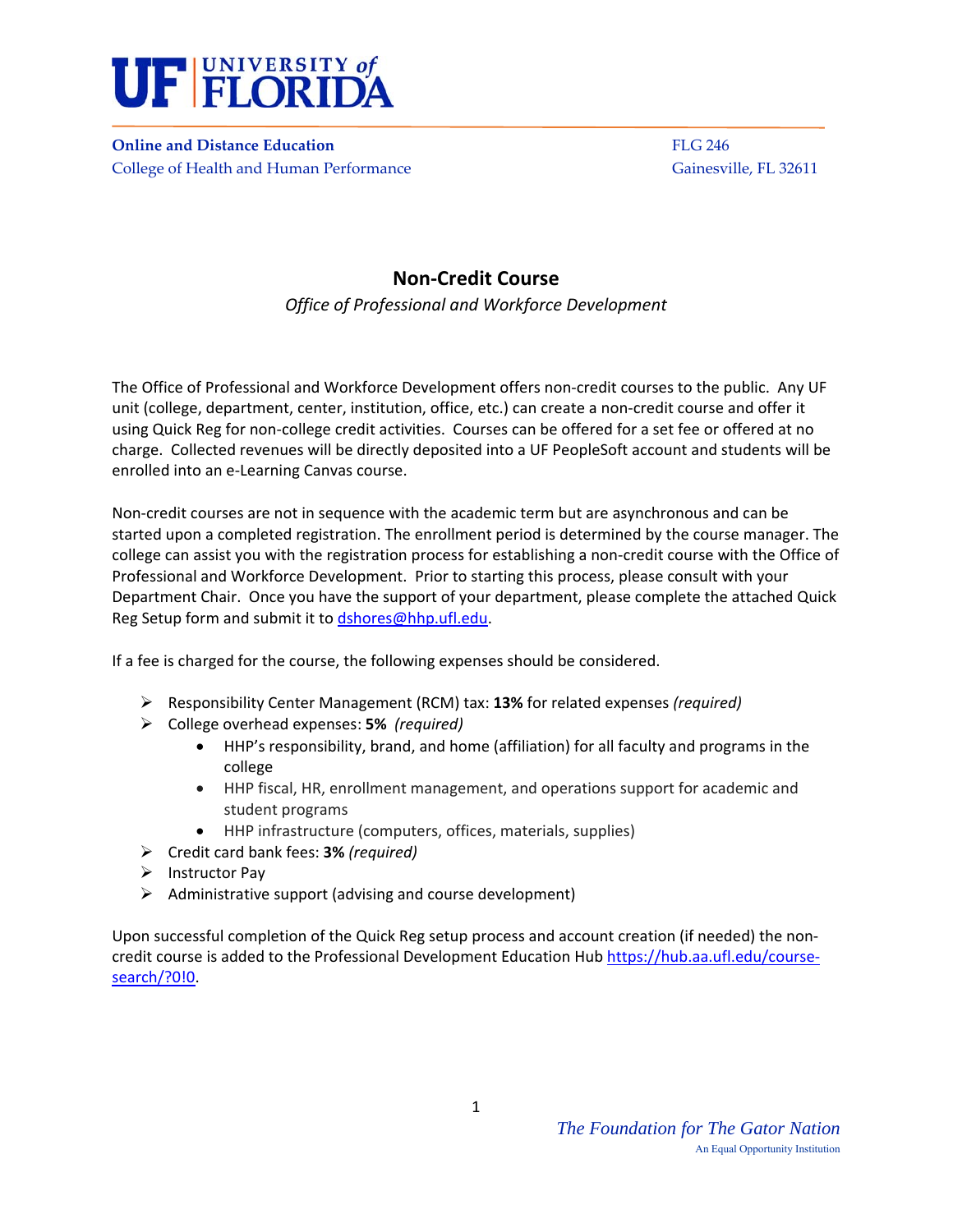

## **Online and Distance Education** FLG 246

College of Health and Human Performance Gainesville, FL 32611

## **Quick Reg Setup**

*All fields are required.* 

**Unit** *(Department or Center Name)*:

**Course name:** *(The name should be generic enough to accommodate all of the activities you will be offering in the course.)* 

**Course description:**

**Course format:** *(Include the number of modules, time expectations, type of assignments/ assessments within each module, etc.)*

**Course syllabus:** Attach a copy of the course syllabus.

**Course URL:** *(This should be the course or unit marketing URL, not the Canvas course link.)* 

**Registration management:** *(Who should have access to the registration process and student information? List the names and UFID #s.)* 

| Name                          |  | UFID |  |  |  |
|-------------------------------|--|------|--|--|--|
| Name                          |  | UFID |  |  |  |
| Name                          |  | UFID |  |  |  |
| <b>Primary Contact Name:</b>  |  |      |  |  |  |
| <b>Primary Contact Email:</b> |  |      |  |  |  |